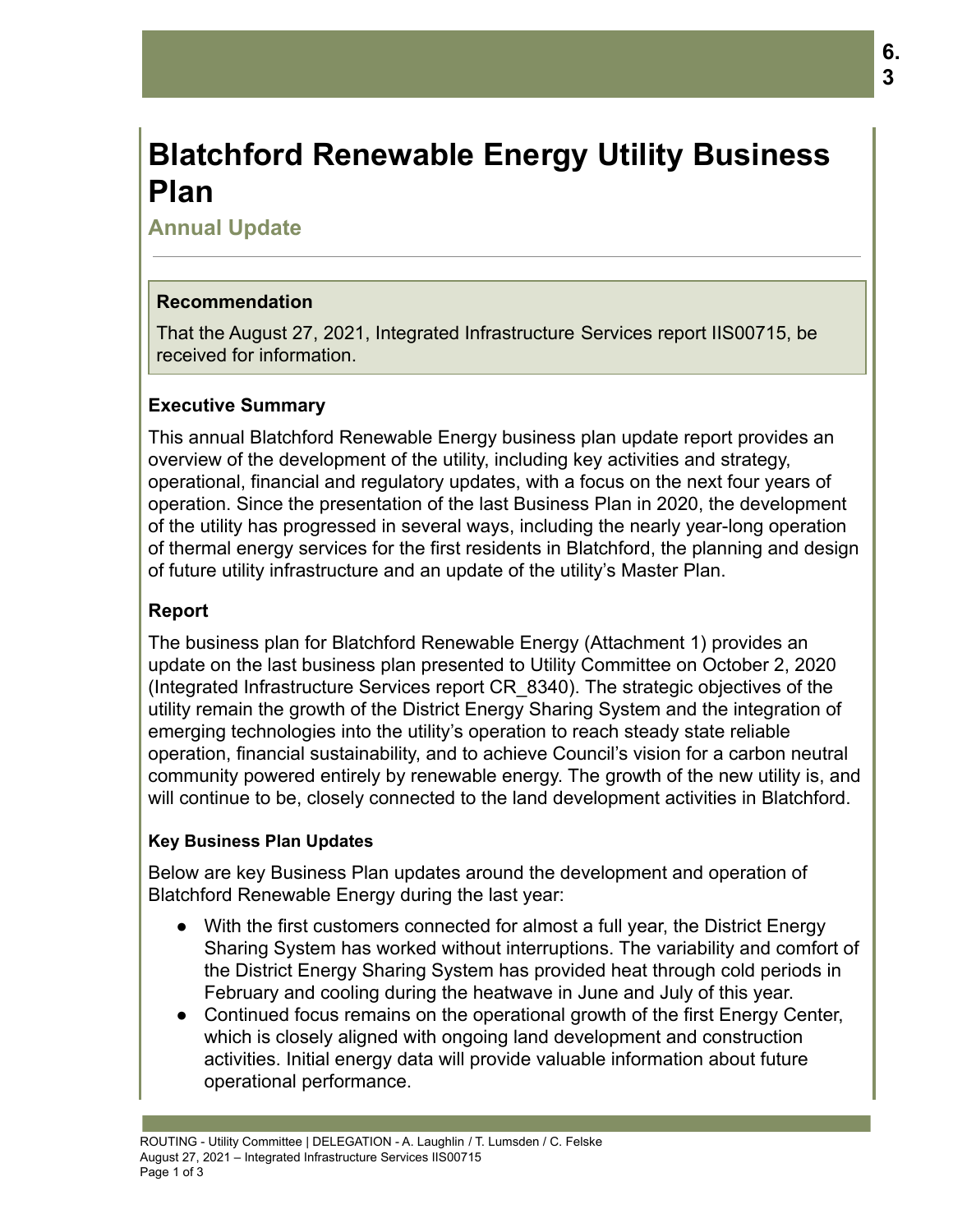- Planning and design activities of Blatchford Renewable Energy have focused on the extension of the distribution piping system and the design of the Sewer Heat Recovery Energy Center.
	- $\circ$  Expansion of the distribution piping system will continue to follow the growth in land development, a flexible and cost-effective growth approach. Following current projections, the planned distribution piping system build-out will allow the connection to 251,000 square meters of building space and provide up to 33,000 kW of thermal energy.
	- The Sewer Heat Recovery Energy Center, located in the Blatchford Market Area, is at the conceptual design stage and design development concepts are in place. With the work advancing, the utility will carefully evaluate when the project and business case will be presented to Council.
- In alignment with requirements of the land sale agreement between Northern Alberta Institute of Technology (NAIT) and the City, both parties are working on the development of specific District Energy Sharing System connection and exemption design guides, to be used when NAIT buildings will be planned and developed in Blatchford over the next few decades.
- As part of the LRT Metro Line project, two new stations will be constructed in the community. These will be the first net zero carbon LRT stations in Edmonton. Additionally, the LRT utility infrastructure will be constructed to facilitate future connections to the District Energy Sharing System.
- The utility is currently in the process of updating its Master Plan. This is a periodic update reflecting development and energy forecasts to align with land development scenarios, and building and energy codes as more precise planning information becomes available. This will help to update the utility's financial model and can be used as a tool for future planning.
- Guided by the sales activities of the Blatchford land development team and the construction activities by the builders, by 2025 the utility is expecting to grow its customer base to 305 accounts, which represents over 130,000 square meters of connected floor space connected to the District Energy Sharing System. While this is not the pace of account development initially anticipated, it reflects a standard adjustment typical for land development to align with market conditions and builder construction timelines. Administration will update the capital, revenue and expenditure amounts when the 2022 annual rate filing and any associated supplemental capital and operating budget adjustments are brought forward for Council's consideration.
- The strategic objectives of Blatchford Renewable Energy continue to focus on the growth of the District Energy Sharing System and the integration of emerging technologies. The overall goal is to reach steady, reliable operation and financial sustainability while achieving Council's vision for a carbon neutral community powered by renewable energy.